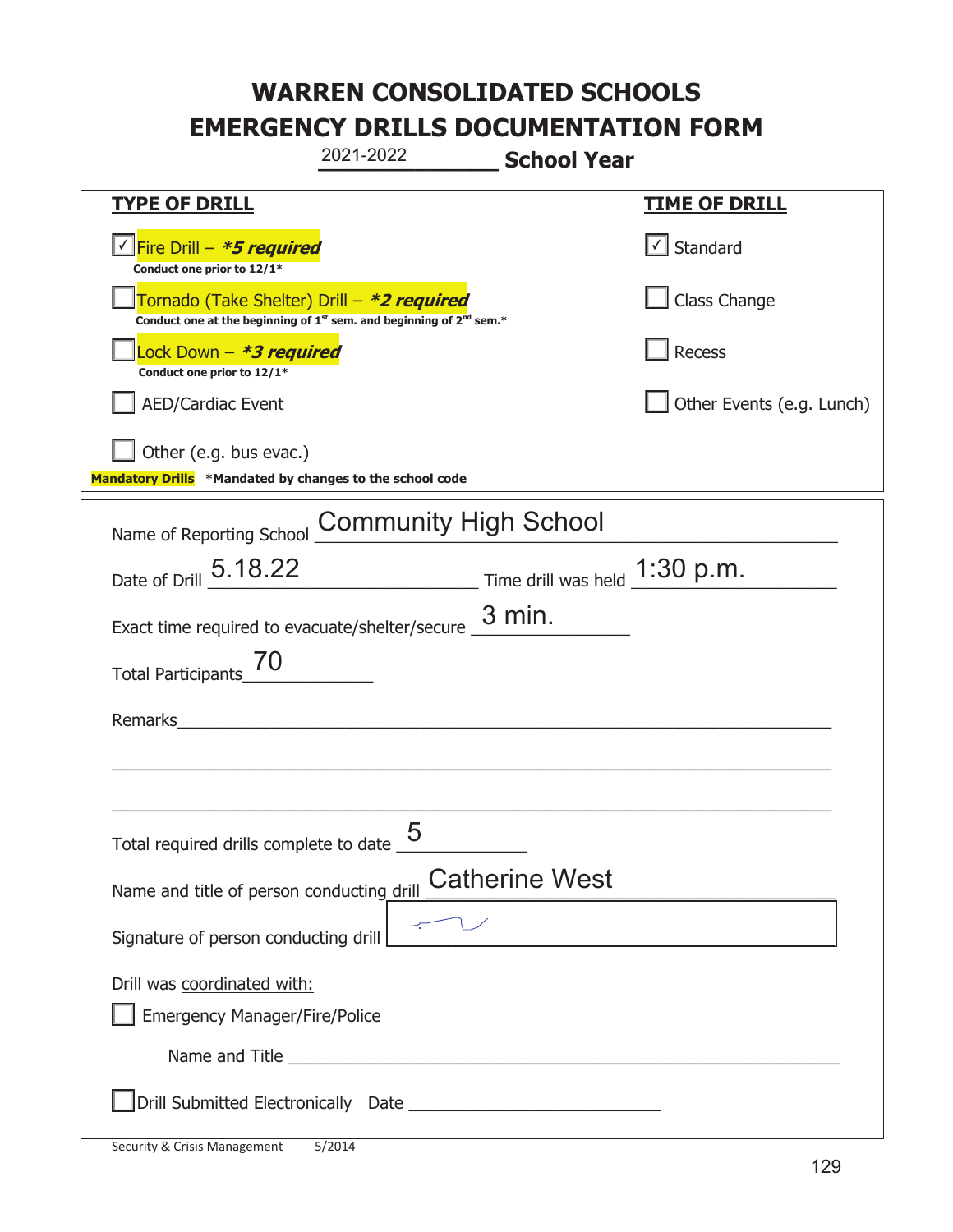|                                                                                                                                           | 2021-2022                    | <b>School Year</b>                                                        |                           |
|-------------------------------------------------------------------------------------------------------------------------------------------|------------------------------|---------------------------------------------------------------------------|---------------------------|
| <b>TYPE OF DRILL</b>                                                                                                                      |                              |                                                                           | <u>TIME OF DRILL</u>      |
| <u>√ Fire Drill – <i>*5 required</i></u><br>Conduct one prior to 12/1*                                                                    |                              |                                                                           | √ Standard                |
| Tornado (Take Shelter) Drill – *2 required<br>Conduct one at the beginning of 1 <sup>st</sup> sem. and beginning of 2 <sup>nd</sup> sem.* |                              |                                                                           | Class Change              |
| Lock Down - <b>*3 required</b><br>Conduct one prior to 12/1*                                                                              |                              |                                                                           | Recess                    |
| AED/Cardiac Event                                                                                                                         |                              |                                                                           | Other Events (e.g. Lunch) |
| $\vert$ Other (e.g. bus evac.)<br>Mandatory Drills *Mandated by changes to the school code                                                |                              |                                                                           |                           |
| Name of Reporting School                                                                                                                  | <b>Community High School</b> |                                                                           |                           |
| Date of Drill $\_$ 4.28.22                                                                                                                |                              | $\frac{8:38}{\frac{1}{2}}$ Time drill was held $\frac{8:38}{\frac{1}{2}}$ |                           |
| Exact time required to evacuate/shelter/secure $\frac{3 \text{ min}}{4}$ .                                                                |                              |                                                                           |                           |
| 175<br>Total Participants                                                                                                                 |                              |                                                                           |                           |
| Remarks                                                                                                                                   |                              |                                                                           |                           |
|                                                                                                                                           |                              |                                                                           |                           |
| Total required drills complete to date $\frac{4}{1}$                                                                                      |                              |                                                                           |                           |
| Name and title of person conducting drill                                                                                                 |                              | <b>Catherine West</b>                                                     |                           |
| Signature of person conducting drill                                                                                                      |                              |                                                                           |                           |
| Drill was coordinated with:                                                                                                               |                              |                                                                           |                           |
| Emergency Manager/Fire/Police                                                                                                             |                              |                                                                           |                           |
|                                                                                                                                           |                              |                                                                           |                           |
|                                                                                                                                           |                              |                                                                           |                           |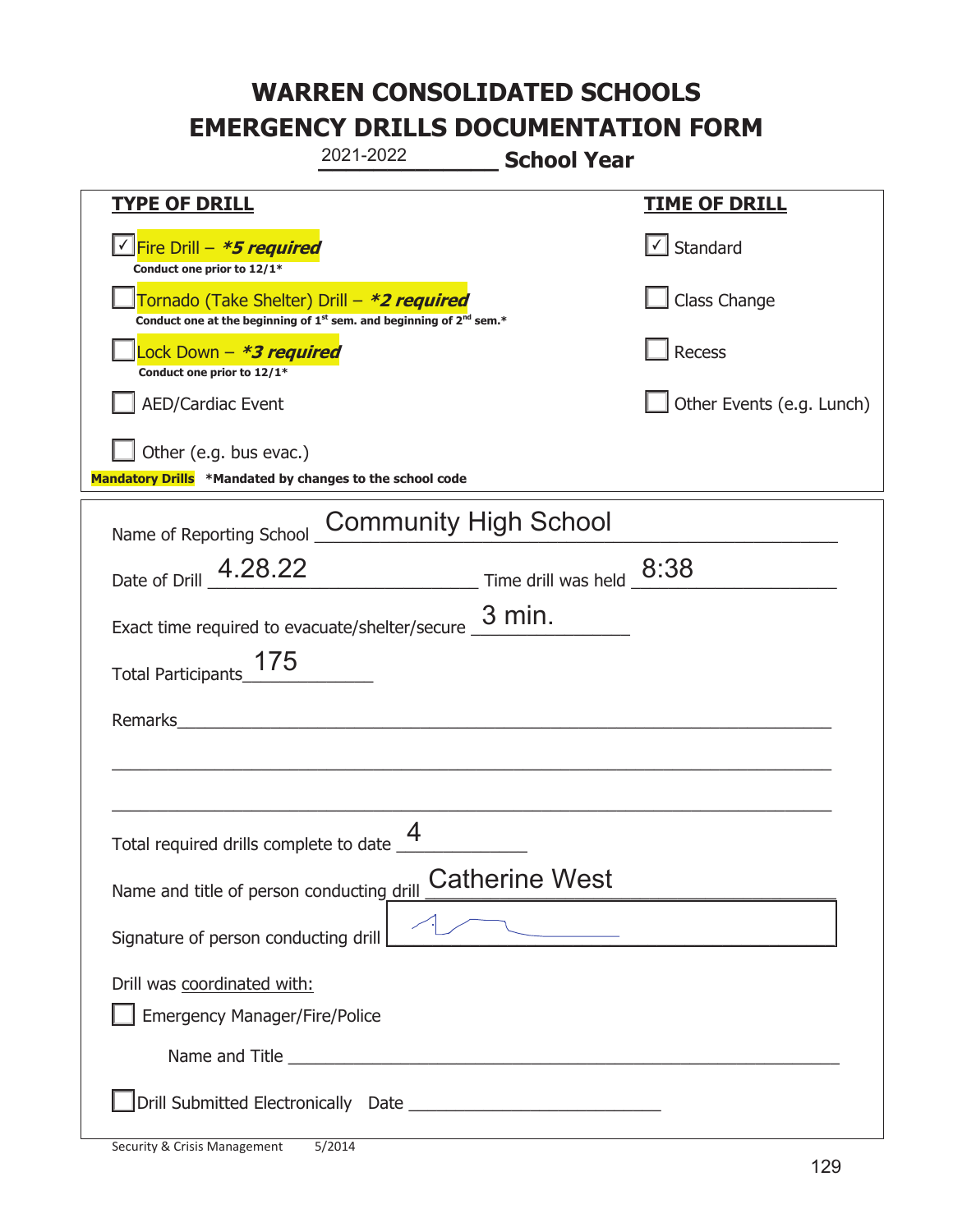|                                                                                    | 2021-2022                                                                                   | <b>School Year</b>                                |                                                                                        |
|------------------------------------------------------------------------------------|---------------------------------------------------------------------------------------------|---------------------------------------------------|----------------------------------------------------------------------------------------|
| <b>TYPE OF DRILL</b>                                                               |                                                                                             |                                                   | <u>TIME OF DRILL</u>                                                                   |
| Fire Drill - *5 required<br>Conduct one prior to 12/1*                             |                                                                                             |                                                   | √ Standard                                                                             |
| Tornado (Take Shelter) Drill – *2 required                                         | Conduct one at the beginning of 1 <sup>st</sup> sem. and beginning of 2 <sup>nd</sup> sem.* |                                                   | Class Change                                                                           |
| Lock Down - *3 required<br>Conduct one prior to 12/1*                              |                                                                                             |                                                   | Recess                                                                                 |
| <b>AED/Cardiac Event</b>                                                           |                                                                                             |                                                   | Other Events (e.g. Lunch)                                                              |
| Other (e.g. bus evac.)<br>Mandatory Drills *Mandated by changes to the school code |                                                                                             |                                                   |                                                                                        |
| Name of Reporting School                                                           | <b>Community High School</b>                                                                |                                                   |                                                                                        |
| Date of Drill _4.18.22                                                             | $\frac{12:45}{1}$ Time drill was held $\frac{12:45}{1}$                                     |                                                   |                                                                                        |
| Exact time required to evacuate/shelter/secure 10 min.                             |                                                                                             |                                                   |                                                                                        |
| <b>Total Participants</b>                                                          |                                                                                             |                                                   |                                                                                        |
| A.L.I.C.E. DRILL<br>Remarks                                                        |                                                                                             |                                                   | 40 students and 5 staff members were at the zoo which is why our participants are low. |
|                                                                                    |                                                                                             |                                                   |                                                                                        |
|                                                                                    |                                                                                             |                                                   |                                                                                        |
| Total required drills complete to date $\frac{3}{5}$                               |                                                                                             |                                                   |                                                                                        |
| Name and title of person conducting drill                                          |                                                                                             | <b>Catherine West</b>                             |                                                                                        |
| Signature of person conducting drill                                               |                                                                                             | <u> 1989 - Johann Barbara, martxa alemaniar a</u> |                                                                                        |
| Drill was coordinated with:<br><b>Emergency Manager/Fire/Police</b>                |                                                                                             |                                                   |                                                                                        |
|                                                                                    |                                                                                             |                                                   |                                                                                        |
| $\vee$ Drill Submitted Electronically Date $\frac{4.18.22}{\cdots}$                |                                                                                             |                                                   |                                                                                        |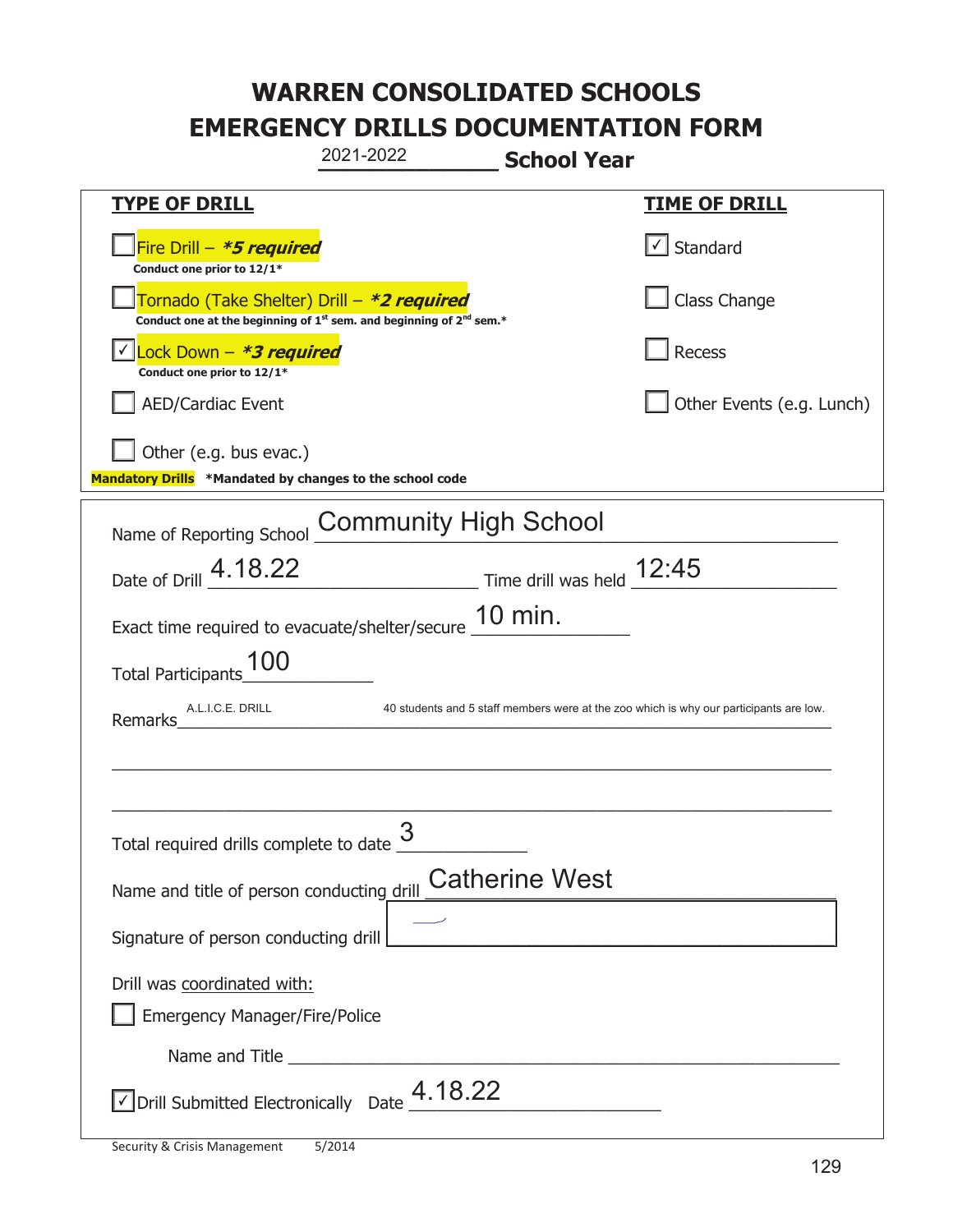|                                                                                    | 2021-2022                                                               | <b>School Year</b>          |
|------------------------------------------------------------------------------------|-------------------------------------------------------------------------|-----------------------------|
| <b>TYPE OF DRILL</b>                                                               |                                                                         | <b>TIME OF DRILL</b>        |
| Fire Drill - *5 required<br>Conduct one prior to 12/1*                             |                                                                         | $\cup$ Standard             |
| Tornado (Take Shelter) Drill – *2 required                                         | Conduct one at the beginning of $1st$ sem. and beginning of $2nd$ sem.* | Class Change                |
| Lock Down - <b>*3 required</b><br>Conduct one prior to 12/1*                       |                                                                         | <b>Recess</b>               |
| AED/Cardiac Event                                                                  |                                                                         | Other Events (e.g. Lunch)   |
| Other (e.g. bus evac.)<br>Mandatory Drills *Mandated by changes to the school code |                                                                         |                             |
| Name of Reporting School                                                           | <b>Community High School</b>                                            |                             |
| Date of Drill 3.23.22                                                              | $\frac{1:03}{1:03}$ Time drill was held $\frac{1:03}{1:03}$             |                             |
|                                                                                    | Exact time required to evacuate/shelter/secure 4 minutes                |                             |
| 165<br><b>Total Participants</b>                                                   |                                                                         |                             |
| Remarks                                                                            |                                                                         |                             |
|                                                                                    |                                                                         |                             |
| Total required drills complete to date $\frac{2}{3}$                               |                                                                         |                             |
| Name and title of person conducting drill                                          | <b>Catherine West</b>                                                   |                             |
| Signature of person conducting drill                                               |                                                                         | $\sum_{i=1}^n \frac{1}{i!}$ |
| Drill was coordinated with:<br><b>Emergency Manager/Fire/Police</b>                |                                                                         |                             |
|                                                                                    | Name and Title <b>Example 2018</b> Name and Title <b>1999</b>           |                             |
|                                                                                    |                                                                         |                             |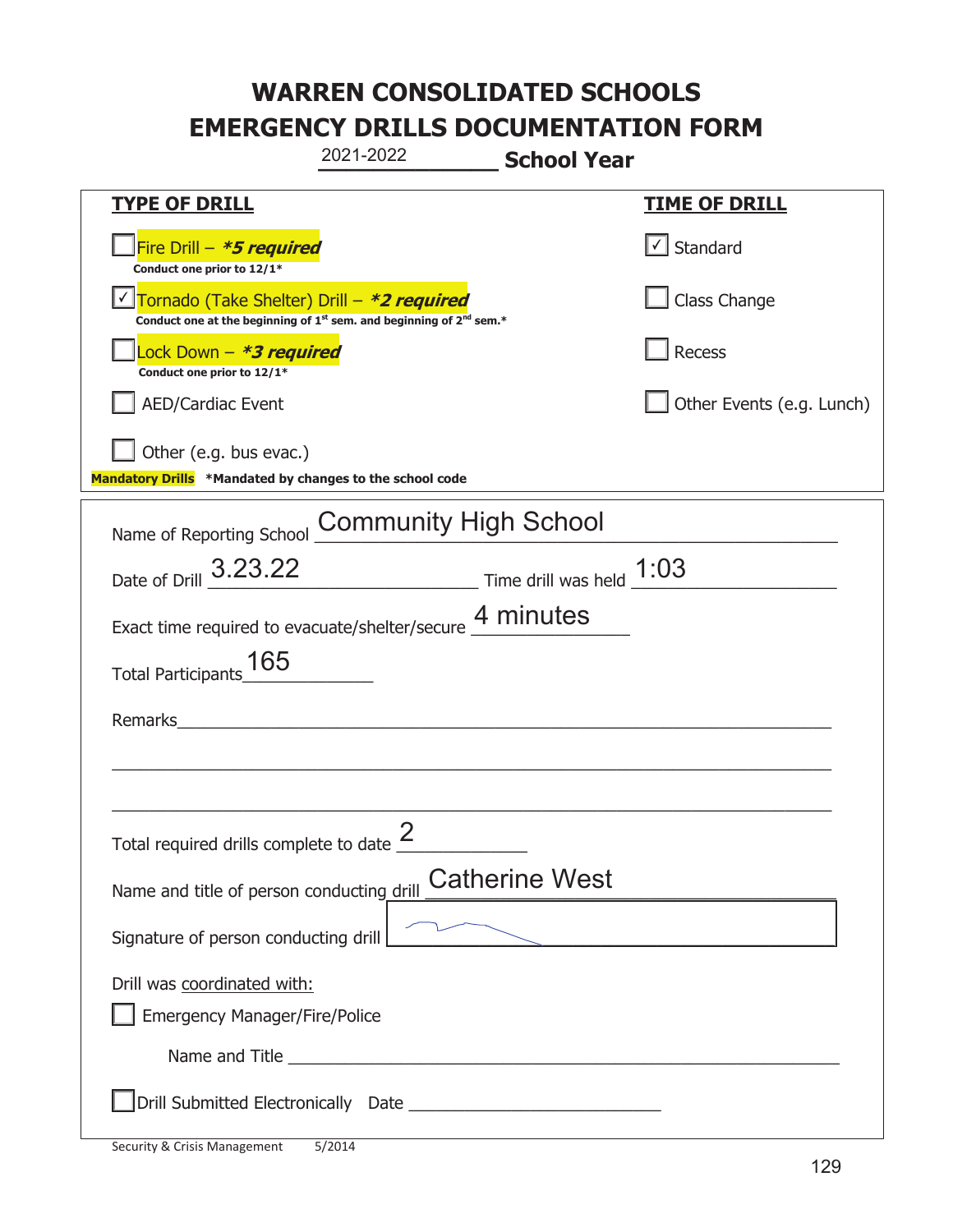| 2021-2022<br><b>School Year</b>                                                                                             |                                                                                   |  |
|-----------------------------------------------------------------------------------------------------------------------------|-----------------------------------------------------------------------------------|--|
| <b>TYPE OF DRILL</b>                                                                                                        | <u>TIME OF DRILL</u>                                                              |  |
| Fire Drill - *5 required<br>Conduct one prior to 12/1*                                                                      | Standard                                                                          |  |
| Tornado (Take Shelter) Drill – *2 required<br>Conduct one at the beginning of $1^{st}$ sem. and beginning of $2^{nd}$ sem.* | Class Change                                                                      |  |
| Lock Down - <b>*3 required</b><br>Conduct one prior to 12/1*                                                                | Recess                                                                            |  |
| <b>AED/Cardiac Event</b>                                                                                                    | $\cup$ Other Events (e.g. Lunch)                                                  |  |
| Other (e.g. bus evac.)<br>Mandatory Drills *Mandated by changes to the school code                                          |                                                                                   |  |
| <b>Community High School</b><br>Name of Reporting School                                                                    |                                                                                   |  |
| Date of Drill 1.20.22                                                                                                       | $\frac{12:45 \text{ p.m.}}{4}$ Time drill was held $\frac{12:45 \text{ p.m.}}{4}$ |  |
| Exact time required to evacuate/shelter/secure $\underline{5}$ min.                                                         |                                                                                   |  |
| Total Participants_160                                                                                                      |                                                                                   |  |
| A.L.I.C.E. drill<br><b>Remarks</b>                                                                                          |                                                                                   |  |
| Cafeteria did great. One student found wandering in the hallway.                                                            |                                                                                   |  |
|                                                                                                                             |                                                                                   |  |
| Total required drills complete to date $\frac{2}{\sqrt{2}}$                                                                 |                                                                                   |  |
| Name and title of person conducting drill                                                                                   | <b>Catherine West</b>                                                             |  |
| Signature of person conducting drill                                                                                        |                                                                                   |  |
| Drill was coordinated with:<br><b>Emergency Manager/Fire/Police</b>                                                         |                                                                                   |  |
|                                                                                                                             |                                                                                   |  |
| $\vee$ Drill Submitted Electronically Date $\frac{1.20.22}{\cdots}$                                                         |                                                                                   |  |

t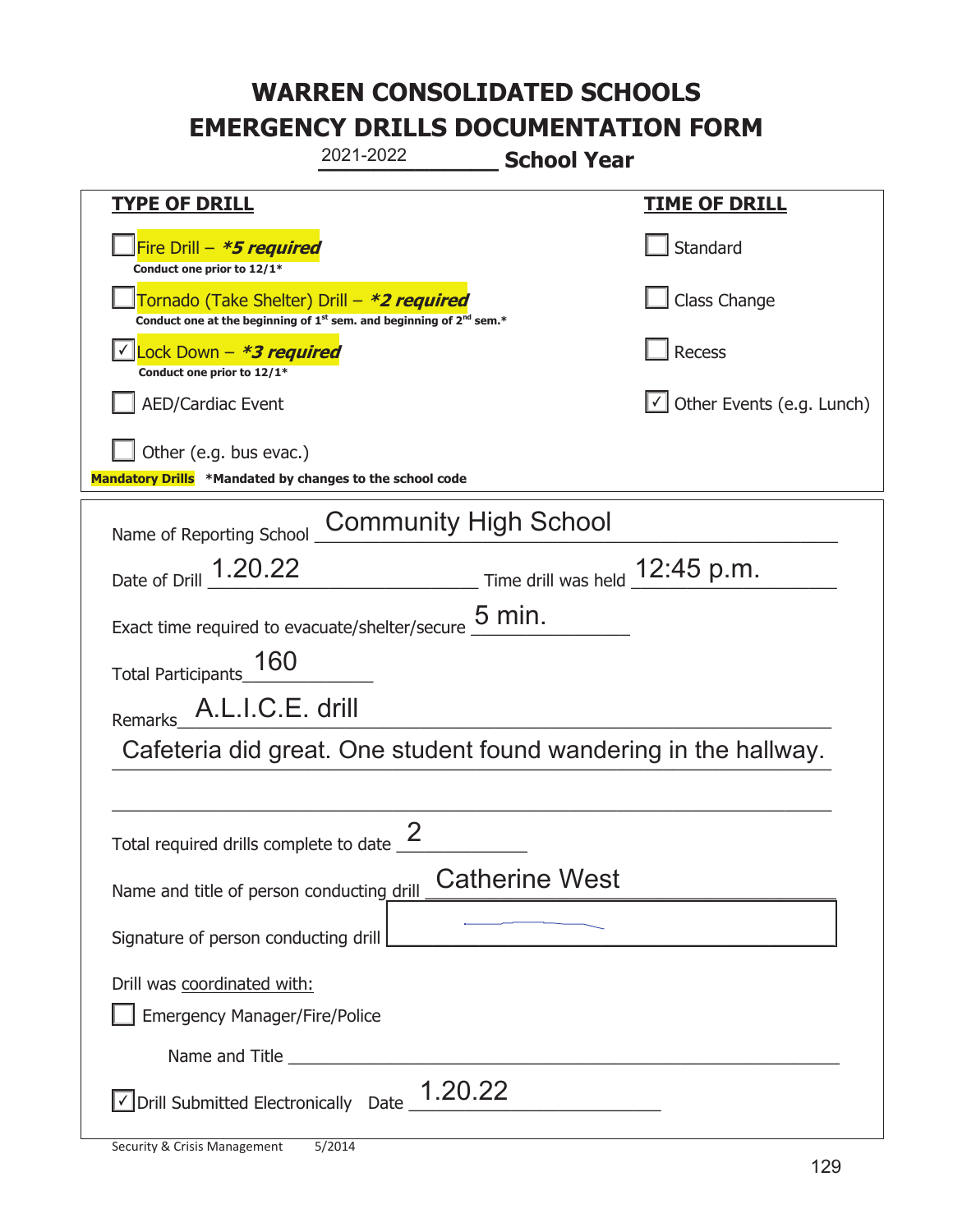| 2021-2022<br><b>School Year</b>                                                                                                           |                                       |  |  |
|-------------------------------------------------------------------------------------------------------------------------------------------|---------------------------------------|--|--|
| <b>TYPE OF DRILL</b>                                                                                                                      | <b>TIME OF DRILL</b>                  |  |  |
| Fire Drill - *5 required<br>Conduct one prior to 12/1*                                                                                    | $\lfloor \checkmark \rfloor$ Standard |  |  |
| Tornado (Take Shelter) Drill – *2 required<br>Conduct one at the beginning of 1 <sup>st</sup> sem. and beginning of 2 <sup>nd</sup> sem.* | Class Change                          |  |  |
| Lock Down - *3 required<br>Conduct one prior to 12/1*                                                                                     | Recess                                |  |  |
| <b>AED/Cardiac Event</b>                                                                                                                  | Other Events (e.g. Lunch)             |  |  |
| Other (e.g. bus evac.)<br>Mandatory Drills *Mandated by changes to the school code                                                        |                                       |  |  |
| <b>Community High School</b><br>Name of Reporting School                                                                                  |                                       |  |  |
| Time drill was held 9:40<br>Date of Drill 1.11.22                                                                                         |                                       |  |  |
| Exact time required to evacuate/shelter/secure $\frac{7 \text{ min}}{4}$                                                                  |                                       |  |  |
| 145<br>Total Participants                                                                                                                 |                                       |  |  |
| We still do not have a school map that shows where our shelter locations are.<br>Remarks                                                  |                                       |  |  |
|                                                                                                                                           |                                       |  |  |
|                                                                                                                                           |                                       |  |  |
| 1<br>Total required drills complete to date _                                                                                             |                                       |  |  |
| <b>Catherine West</b><br>Name and title of person conducting drill                                                                        |                                       |  |  |
| Signature of person conducting drill                                                                                                      |                                       |  |  |
| Drill was coordinated with:<br><b>Emergency Manager/Fire/Police</b>                                                                       |                                       |  |  |
|                                                                                                                                           |                                       |  |  |
| $\vee$ Drill Submitted Electronically Date $\underline{1.11.22}$                                                                          |                                       |  |  |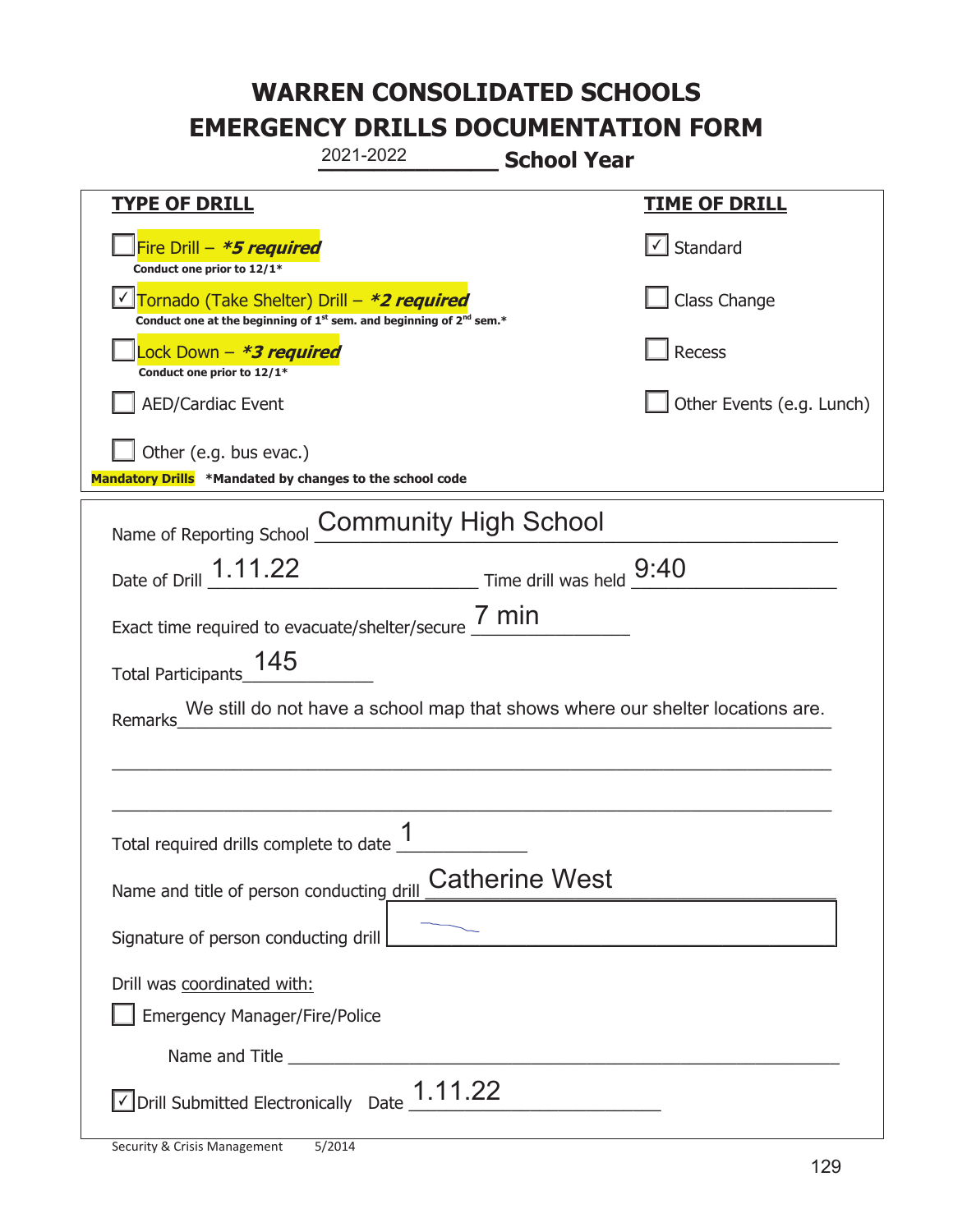| 2021-2022<br><b>School Year</b>                                                                                                           |                           |
|-------------------------------------------------------------------------------------------------------------------------------------------|---------------------------|
| <b>TYPE OF DRILL</b>                                                                                                                      | <b>TIME OF DRILL</b>      |
| <u>√ Fire Drill – <i>*5 required</i></u><br>Conduct one prior to 12/1*                                                                    | √ Standard                |
| Tornado (Take Shelter) Drill – *2 required<br>Conduct one at the beginning of 1 <sup>st</sup> sem. and beginning of 2 <sup>nd</sup> sem.* | Class Change              |
| ock Down – <b>*3 required</b><br>Conduct one prior to 12/1*                                                                               | Recess                    |
| <b>AED/Cardiac Event</b>                                                                                                                  | Other Events (e.g. Lunch) |
| Other (e.g. bus evac.)<br>Mandatory Drills *Mandated by changes to the school code                                                        |                           |
| <b>Community High School</b><br>Name of Reporting School                                                                                  |                           |
| $\frac{11:18 \text{ a.m.}}{2}$ Time drill was held $\frac{11:18 \text{ a.m.}}{2}$<br>Date of Drill 11.17.21                               |                           |
| 3 min<br>Exact time required to evacuate/shelter/secure _                                                                                 |                           |
| 165<br>Total Participants                                                                                                                 |                           |
| Drill held right before lunch and when falcon friends were returning. Was a little chaotic.<br>Remarks                                    |                           |
|                                                                                                                                           |                           |
|                                                                                                                                           |                           |
| Total required drills complete to date $\frac{3}{5}$                                                                                      |                           |
| <b>Catherine West</b><br>Name and title of person conducting drill                                                                        |                           |
| Signature of person conducting drill                                                                                                      |                           |
| Drill was coordinated with:<br><b>Emergency Manager/Fire/Police</b>                                                                       |                           |
|                                                                                                                                           |                           |
| $\vee$ Drill Submitted Electronically Date $\frac{11.17.21}{2}$                                                                           |                           |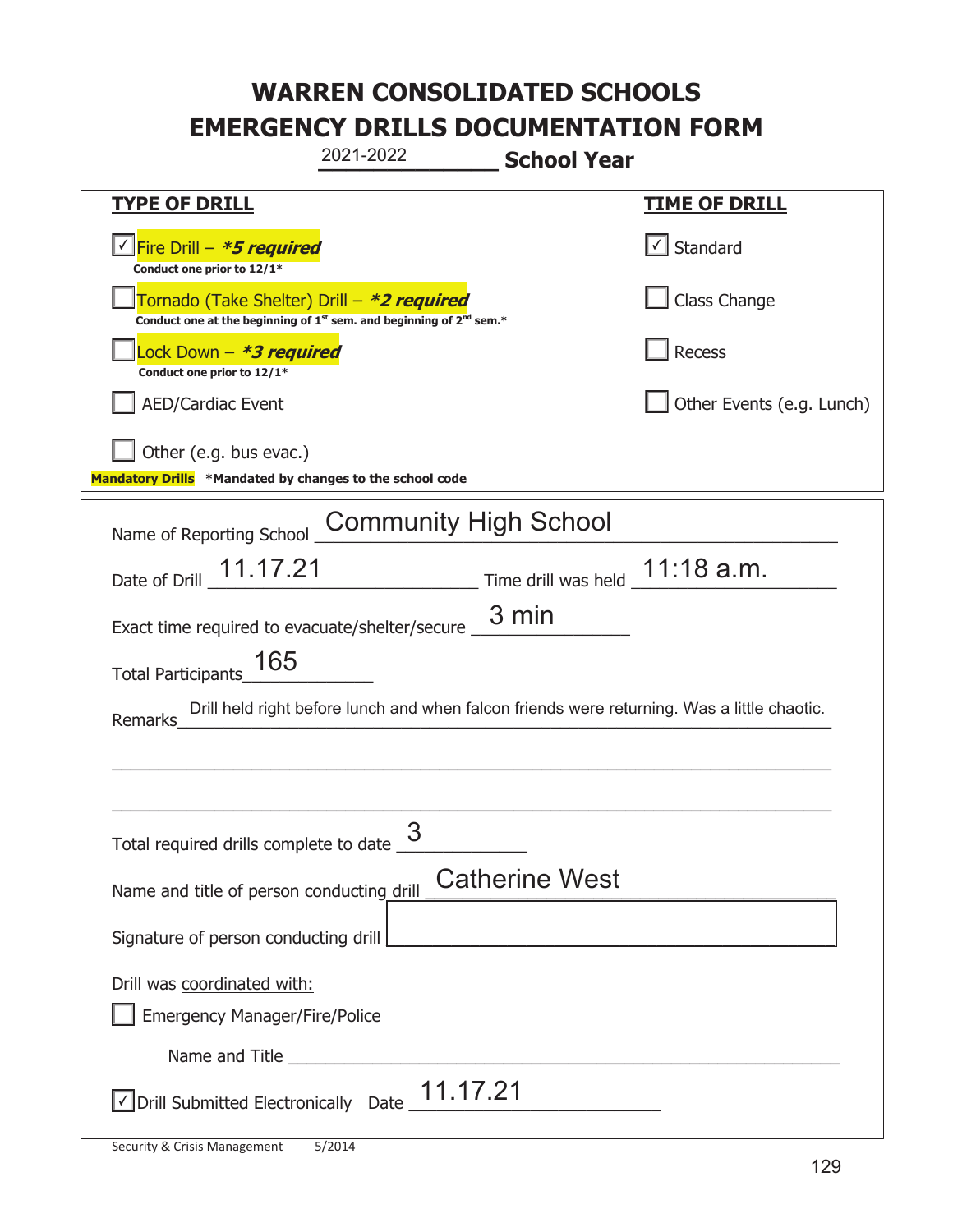|                                                                                                                                           | 2021-2022 | <b>School Year</b>                                                        |                           |
|-------------------------------------------------------------------------------------------------------------------------------------------|-----------|---------------------------------------------------------------------------|---------------------------|
| <u>TYPE OF DRILL</u>                                                                                                                      |           |                                                                           | <u>TIME OF DRILL</u>      |
| Fire Drill - *5 required<br>Conduct one prior to 12/1*                                                                                    |           |                                                                           | $\cup$ Standard           |
| Tornado (Take Shelter) Drill – *2 required<br>Conduct one at the beginning of 1 <sup>st</sup> sem. and beginning of 2 <sup>nd</sup> sem.* |           |                                                                           | Class Change              |
| Lock Down - *3 required<br>Conduct one prior to 12/1*                                                                                     |           |                                                                           | Recess                    |
| AED/Cardiac Event                                                                                                                         |           |                                                                           | Other Events (e.g. Lunch) |
| Other (e.g. bus evac.)<br>Mandatory Drills *Mandated by changes to the school code                                                        |           |                                                                           |                           |
| Name of Reporting School                                                                                                                  |           | <b>Community High School</b>                                              |                           |
| Date of Drill _ 11.8.21                                                                                                                   |           | $\frac{9:05}{\frac{1}{2}}$ Time drill was held $\frac{9:05}{\frac{1}{2}}$ |                           |
| Exact time required to evacuate/shelter/secure _                                                                                          |           | 5 min                                                                     |                           |
| 175<br><b>Total Participants</b>                                                                                                          |           |                                                                           |                           |
| A.L.I.C.E.<br>Remarks                                                                                                                     |           |                                                                           |                           |
|                                                                                                                                           |           |                                                                           |                           |
|                                                                                                                                           |           |                                                                           |                           |
| Total required drills complete to date $\frac{1}{\sqrt{2}}$                                                                               |           |                                                                           |                           |
| Name and title of person conducting drill                                                                                                 |           | <b>Catherine West</b>                                                     |                           |
| Signature of person conducting drill                                                                                                      |           |                                                                           |                           |
| Drill was coordinated with:<br><b>Emergency Manager/Fire/Police</b>                                                                       |           |                                                                           |                           |
|                                                                                                                                           |           |                                                                           |                           |
| $\vee$ Drill Submitted Electronically Date $\frac{11.8.21}{\sqrt{11}}$                                                                    |           |                                                                           |                           |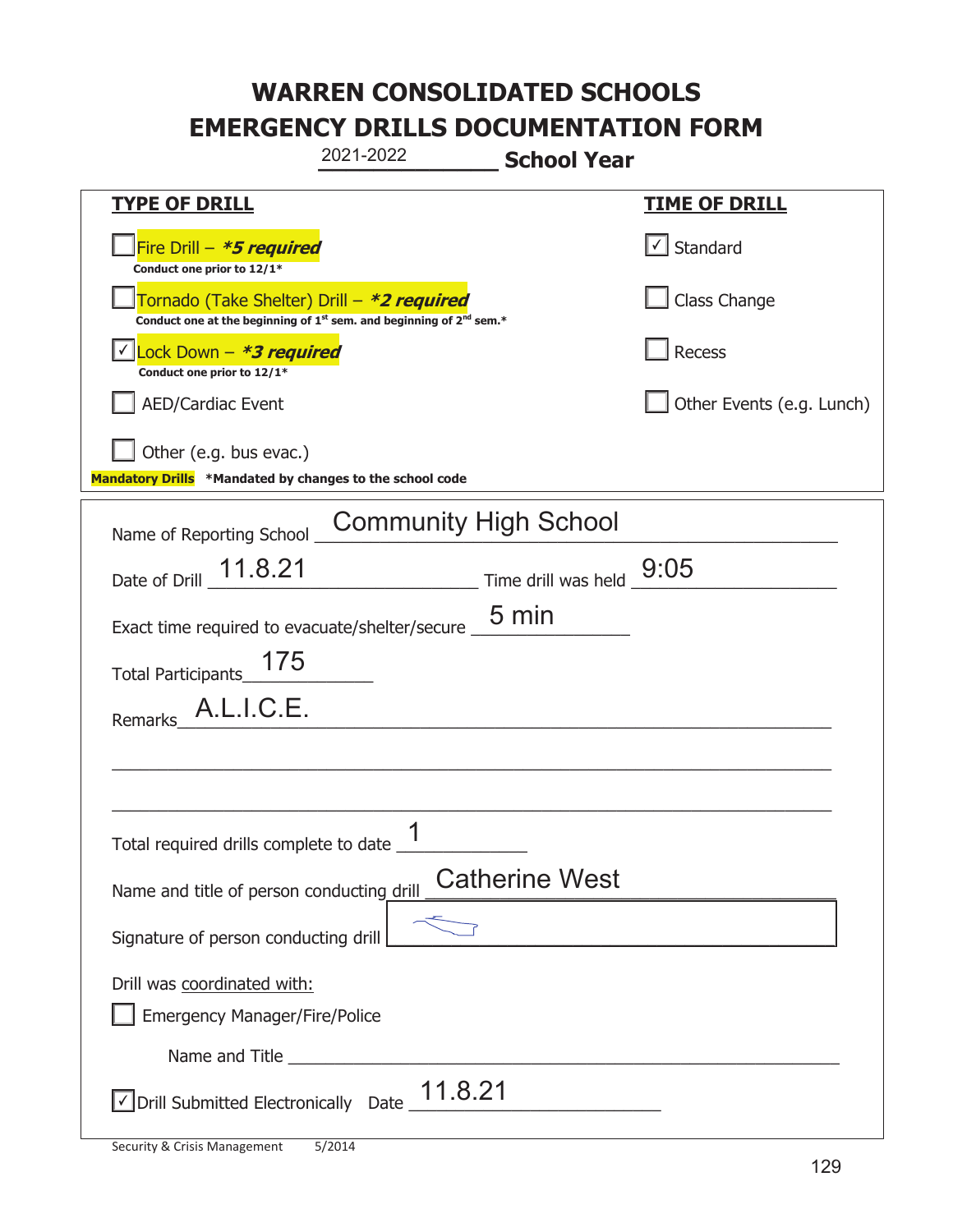|                                                                                    | 2021-2022                                                               | <b>School Year</b>    |                           |
|------------------------------------------------------------------------------------|-------------------------------------------------------------------------|-----------------------|---------------------------|
| <u>TYPE OF DRILL</u>                                                               |                                                                         |                       | <b>TIME OF DRILL</b>      |
| √ Fire Drill – <b>*5 required</b><br>Conduct one prior to 12/1*                    |                                                                         |                       | $\cup$ Standard           |
| Tornado (Take Shelter) Drill – *2 required                                         | Conduct one at the beginning of $1st$ sem. and beginning of $2nd$ sem.* |                       | Class Change              |
| Lock Down - *3 required<br>Conduct one prior to 12/1*                              |                                                                         |                       | Recess                    |
| AED/Cardiac Event                                                                  |                                                                         |                       | Other Events (e.g. Lunch) |
| Other (e.g. bus evac.)<br>Mandatory Drills *Mandated by changes to the school code |                                                                         |                       |                           |
| Name of Reporting School                                                           | <b>Community High School</b>                                            |                       |                           |
| Date of Drill 10.14.21 Time drill was held 9:35                                    |                                                                         |                       |                           |
| Exact time required to evacuate/shelter/secure $\underline{\hspace{1em}5}$ min.    |                                                                         |                       |                           |
| 120<br><b>Total Participants</b>                                                   |                                                                         |                       |                           |
| Remarks                                                                            |                                                                         |                       |                           |
|                                                                                    |                                                                         |                       |                           |
| Total required drills complete to date $\frac{2}{3}$                               |                                                                         |                       |                           |
| Name and title of person conducting drill                                          |                                                                         | <b>Catherine West</b> |                           |
| Signature of person conducting drill                                               |                                                                         |                       |                           |
| Drill was coordinated with:<br><b>Emergency Manager/Fire/Police</b>                |                                                                         |                       |                           |
|                                                                                    |                                                                         |                       |                           |
| Drill Submitted Electronically $\,$ Date $\underline{\,}10.14.21$                  |                                                                         |                       |                           |